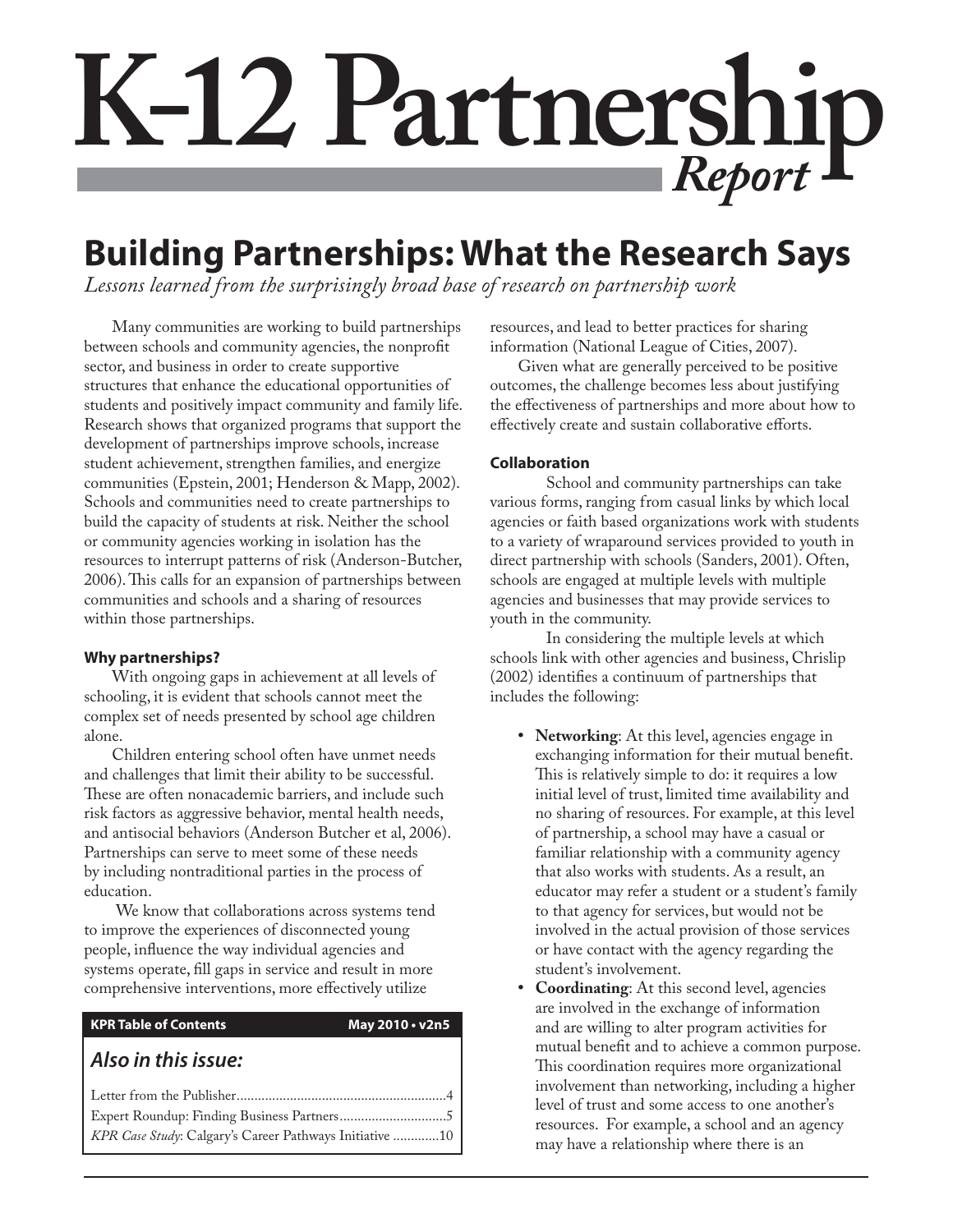agreement that the school refers students to a particular program, and may exchange information regarding the needs or outcomes of the students involved.

- **Cooperating**: When groups are cooperating, they **•** are exchanging information, altering activities, and sharing resources for mutual benefit and to achieve a common purpose. This requires increased organizational commitment and may involve written agreements such as a memorandum of understanding between agencies. At this level, the agencies commonly share resources.
- **Collaborating:** The next level involves exchanging information, altering activities, sharing resources, and enhancing partner agencies' capacity for mutual benefit and working together to achieve a common goal. The biggest distinction between cooperating and collaborating is that organizations and individuals are willing to learn from each other to become better at what they do. Collaborating means that organizations share risks, responsibilities, and rewards. It requires a substantial time commitment, very high level of trust, and sharing of resources. **•**
- **Integrating**: At this level, partnering agencies completely merge. This includes the sharing of operational duties, administrative structure, and all activities involved in the mission of the newly formed organization. At this level, distinctions cease to exist between the original structures and they become one new agency. **•**

Torres and Margolin (2003) utilize the framework shown in Figure 1 to assist in understanding the continuum of relationship and activities that are involved



in the building of a collaborative relationship.

## **Challenges**

While the research for developing collaborations to support student success is compelling, the process is not without challenges. These challenges appear across the spectrum, from the conception of the program model to program implementation and evaluation.

## **Funding**

According to a study conducted by the National Network for Partnership Schools, only 8.6% of schools indicated that they were well funded to conduct comprehensive partnerships (Sanders & Epstein, 2000). With increasing pressure for schools to partner, as well as the potential benefit for students and communities that these partnerships could impact, this is an important consideration.

## **Evaluation**

Collaborative processes, because they can impact so many different areas, are challenging to evaluate effectively. A solid quantitative analysis requires time and funding, which are also often lacking in this area (Sanders, 2000).

## **Training**

Educators and school professionals lack training in how to develop and sustain community and family involvement. This lack of training is also evident in what appears to be a gap in knowledge about the importance of involvement and its potential for positive impact on educational outcomes for youth.

## **Shared Responsibility**

Individuals and agencies need to share turf and resources, human or financial, in order to create a successful partnership. This is a difficult proposition for many and must be addressed in this collaborative process. Communication and maintaining focus on the issues that are under consideration can be a challenge, particularly when we consider the time implications of participating in collaboration.

While the challenges are significant, they are not insurmountable. There are a number of successful collaborations that have proved that success in this arena is possible.

## **Case Study: Alignment Nashville**

Alignment Nashville has a mission to "bring community organizations and resources into alignment so that their coordinated support of Nashville's youth has a positive impact on public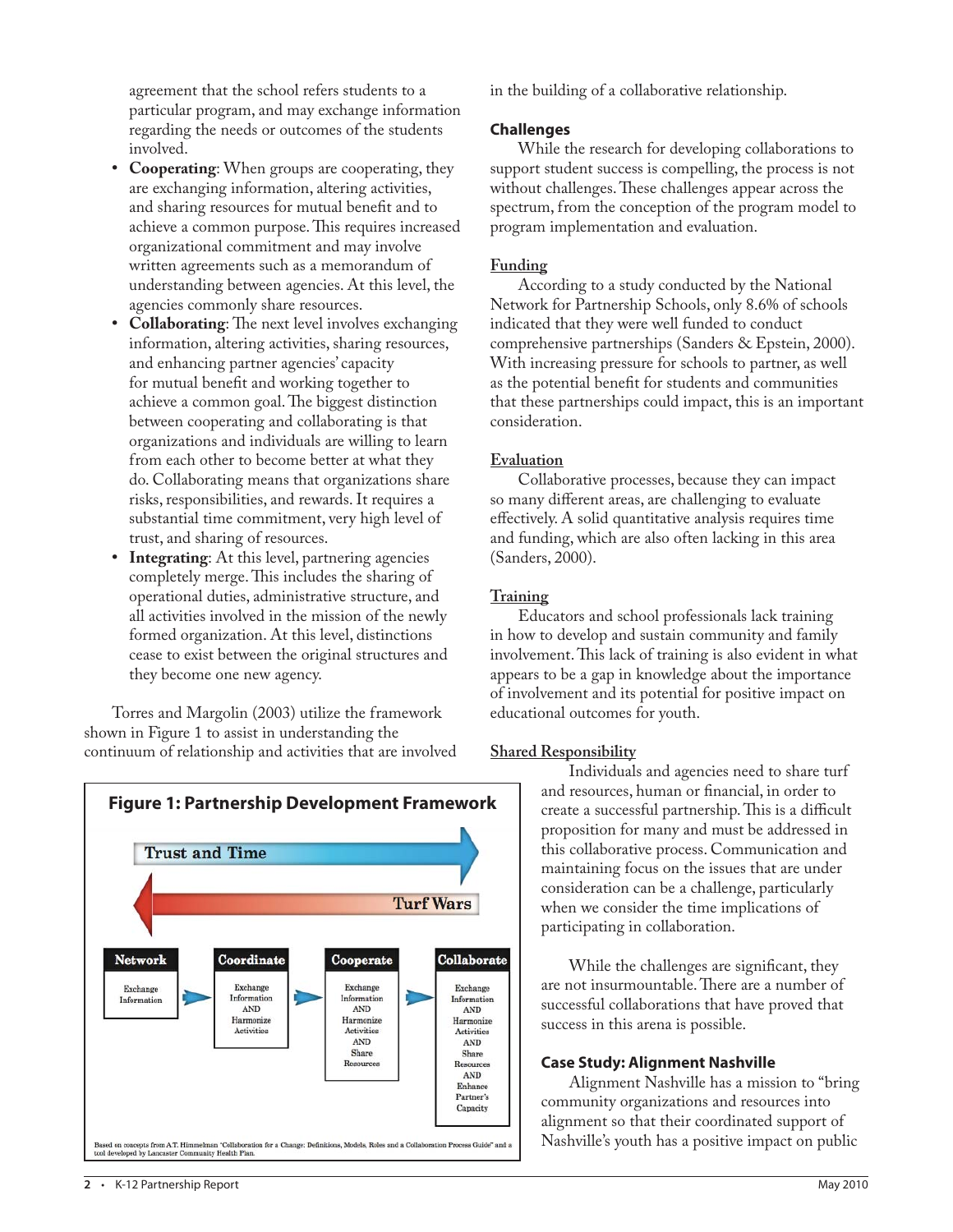school success and the success of our community as a whole (Bouffard,  $2007$ )."

At the start, city leaders and local organizations met to establish a common vision that all participants could commit to. This process took time, but in the end, there was a shared commitment to creating a plan of action with the interests of the city's children at the center. The mission was created and a strategic plan was developed. This plan is revisited and redeveloped every five years through a community-wide collaborative process. One of the organization's operating principles is that committees do not determine what to accomplish, but rather how to accomplish what the strategic planning process showed was necessary.

The structure of collaboration is strategic and wellcoordinated. Leadership comes from various sectors of the community and includes a board of directors, operations board, and outcomes committee. These entities oversee other committees that focus on specific issues and age groups and are also made up of a variety of community members. Each committee coordinates a project aligned with the strategic plan.

The partnership is also supported by key champions, or individuals who work to explicitly support the work of the collaboration. The mayor champions the effort of the agency, school district leaders are supporters, and organization staff works closely with school staff at all levels. This has helped support the ongoing partnerships.

Finally, all the work done by Alignment Nashville is rooted in best practices and relevant data. The agency utilizes evaluators to ascertain the success of initiatives and point to areas of growth.

## **Promising and Best Practices in Collaboration**

Throughout the literature on collaboration and partnerships between schools and communities, a few promising themes emerge for developing, implementing, and maintaining partnerships that support student success and academic achievement.

- **Creation of a shared mission**: In examples of **•** model collaborative processes, it appears that part of the success of the partnership depends upon a commitment of all parties to a unifying mission. A group coming together needs to ask itself about its purpose and its goals, and create a sense of shared purpose among the stakeholders involved.
- **Including a diversity of stakeholders**: Successful collaborations between communities and schools need to include stakeholders from different sectors and with different areas of expertise. A partnership needs to include the voices of parents, students, city leaders, community members, school staff, and others with a stake in the process and the outcomes of the partnership. **•**
- **Skilled facilitation**: Because of the time commitment required in creating a successful partnership, facilitation is important in making things run smoothly. It may be useful for fledgling partnerships to utilize an outside facilitator to assist in goal setting and developing a focus. **•**
- **Focus on maintaining relationships**: To maintain **•** effective working relationships, collaborations should consider how they will nurture and maintain relationships. This may be different for each partnership, but could include such processes as monthly meetings, utilizing social networking sources, and sharing success stories.
- **Creating community support**: Schools are integral parts of communities and, as such, partnerships should be transparent and open to the community. Making work visible and accessible to community members is helpful in garnering support for the efforts of the collaboration. **•**
- **Focusing on the needs of students rather than those of agencies or collaborating partners:** The goal of any partnership with schools is ultimately focused on student success. Therefore, all the work that the collaboration undertakes should be focused on those outcomes rather than what individuals or agencies need. **•**
- Using data and evaluation: The most effective programming is informed by data and subject to ongoing evaluation. Collaborations should focus on using evidence-based practices and evaluating the work that they do in order to best serve the community and the students.
- **Creating a clear strategic plan**: Partners should plan using logic models and theories of change. The collaboration needs to consider where it is going and how it plans to achieve its goals. Taking the time up front to create a strategic plan will save time in the end and help the collaboration focus on the mission of the organization in a way that is credible and consistent. **•**

## **Conclusion**

When focused and clear, collaborations can have great impact on individuals, schools, and communities. Utilizing the current research and promising practices will assist schools and potential partners in implementing and maintaining quality partnerships that positively impact school aged children.

*By Ellen Morrisey*

## **Resource Links**

Research citations for this article www.kprnewsletter.com/v2n5notes.htm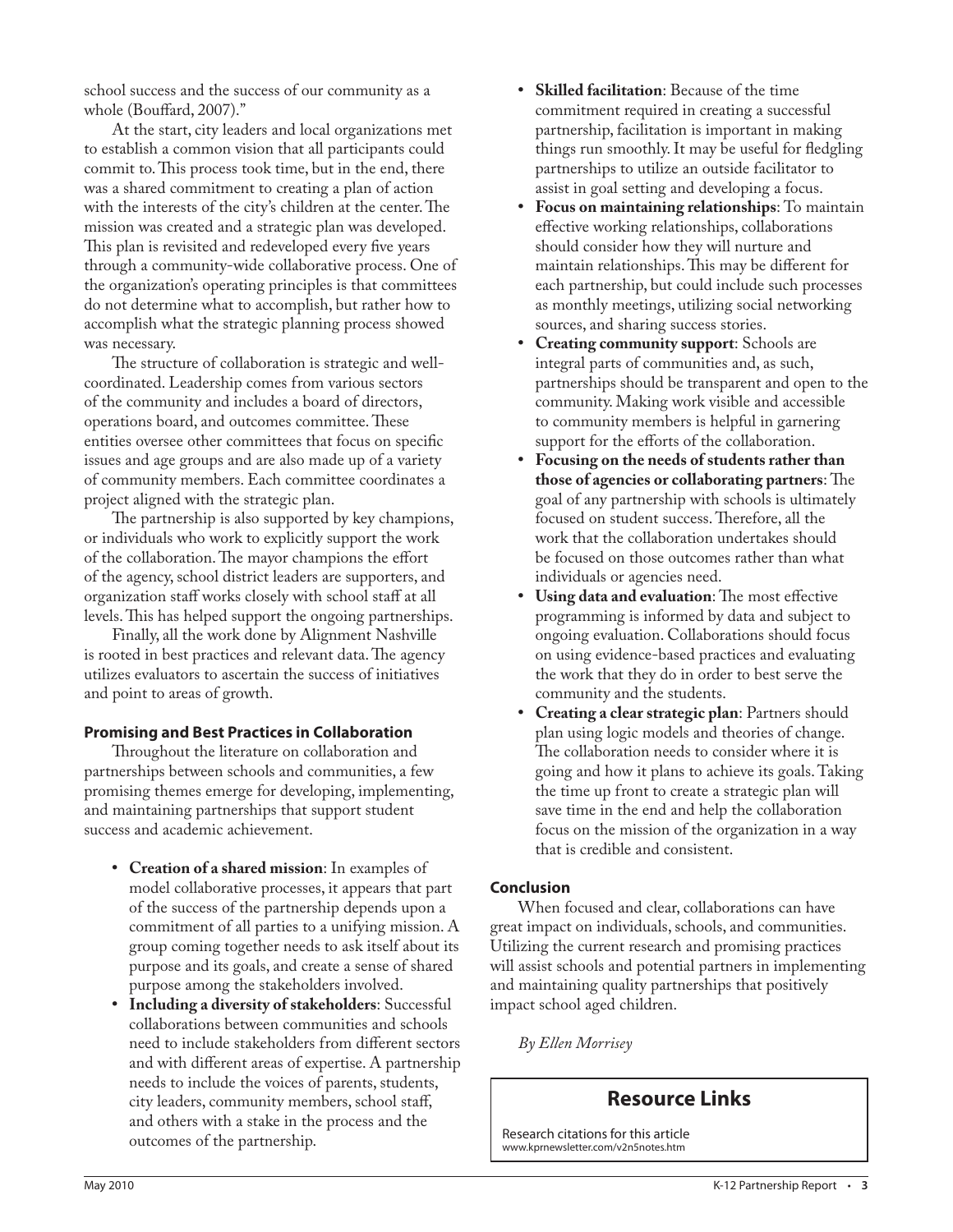# **Letter from the Publisher**

*Defending your resources and enhancing your skills*

It's budget season for schools and districts, and I've heard from several partnership leaders about the tough situations they're facing. I've talked with a couple of people who were transferred to other positions after their districts reduced or eliminated their partnership efforts; I've talked with others who are in the thick of the planning process now, fighting to retain staff members and the resources needed to do their work.

In light of this, I'd like to highlight a couple of resources for anyone in the midst of a similar fight:

- The Case for Community/School Partnerships – this was our feature article in the March 2009 issue of the *K-12 Partnership Report*, and it's free to download. The article lays out the big-picture scenario for school funding in the future (hint: it's not good), making the case for finding other sources of support, specifically partnership support.
- **Unlocking the Full Spectrum of Community • Support** – this is a white paper we published last summer (also free to download); it revisits some of the key indicators from the article above, goes into greater depth on the myriad ways in which community stakeholders can contribute to schools and districts, and offers a few tips on effectively approaching new partners.

Budget problems are very real, and partnership leaders can't expect to get a free pass during the resulting discussions. But by highlighting the critical role that partnership efforts can play in shoring up budgets and improving student services and academic achievement, we can make a powerful case for maintaining – or even increasing – support for this critically important function. Personally, I believe community engagement in general, and partnerships in particular, are the only real way forward – and I wish you the best of luck as you make that case to others.

## **National Conference - Save the Date!**

Many people have asked when we would be holding another national event like the 2008 Effective Education Partnerships Conference (see a link to the EEPC 2008 archive below). I'm excited to announce that, thanks to the support of the Texas Association of Partners in Education, we're planning an event for January 2011!



Details will come soon; in the meantime, please mark your calendars for the following:

|                      | <b>Dates:</b> January 30 through February 1, 2011 |
|----------------------|---------------------------------------------------|
|                      | Location: Austin, TX                              |
| <b>Registration:</b> | \$250; \$200 for TAPE members                     |
|                      | (rates are approximate)                           |

We'll be releasing more details soon, including the speaker RFP, final pricing, and travel information. In the meantime, please mark your calendars and plan to join us – thanks to the help of TAPE, this will be a can't-miss learning and networking opportunity!

## **Resource Links**

The Case for Community/School Partnerships www.kprnewsletter.com/KA/v1n3\_Feature.pdf

Unlocking the Full Spectrum of Community Support www.dehavillandassociates.com/DeHavilland\_Briefing\_061509.pdf

EEPC 2008 Archive Site www.dehavillandassociates.com/eepc08/

Texas Association of Partners in Education www.tape.org/

## **Distribution policy:**

While the *K-12 Partnership Report* is delivered electronically as a PDF, we ask readers to treat the publication as they would any print-based newsletter to which they subscribe. Specifically, you can pass it around to an associate or two in the office - but we ask that you NOT blast it

out across your district or the membership of your organization.

We do not add any security features to the PDF newsletters because we trust our readers to follow reasonable guidelines in sharing KPR with colleagues. If you have any questions, or would like to learn more about purchasing bulk subscriptions so that every school in your district receives a copy, contact Brett Pawlowski at 704-717-2864 or by email at brett@dehavillandassociates.com.

# **K-12 Partners**

Brett Pawlowski Editor and Publisher

© 2010. All rights reserved. The *K-12 Partnership Report* is published 10 times per year (monthly except June and December) by DeHavilland Associates, 10101 Lampkin Way, Charlotte NC 28269. Phone 704.717.2864; Email brett@dehavillandassociates.com.

A one-year subscription is \$99; a two-year subscription is \$175. Single copy: \$15. Bulk rates available; call or email for details.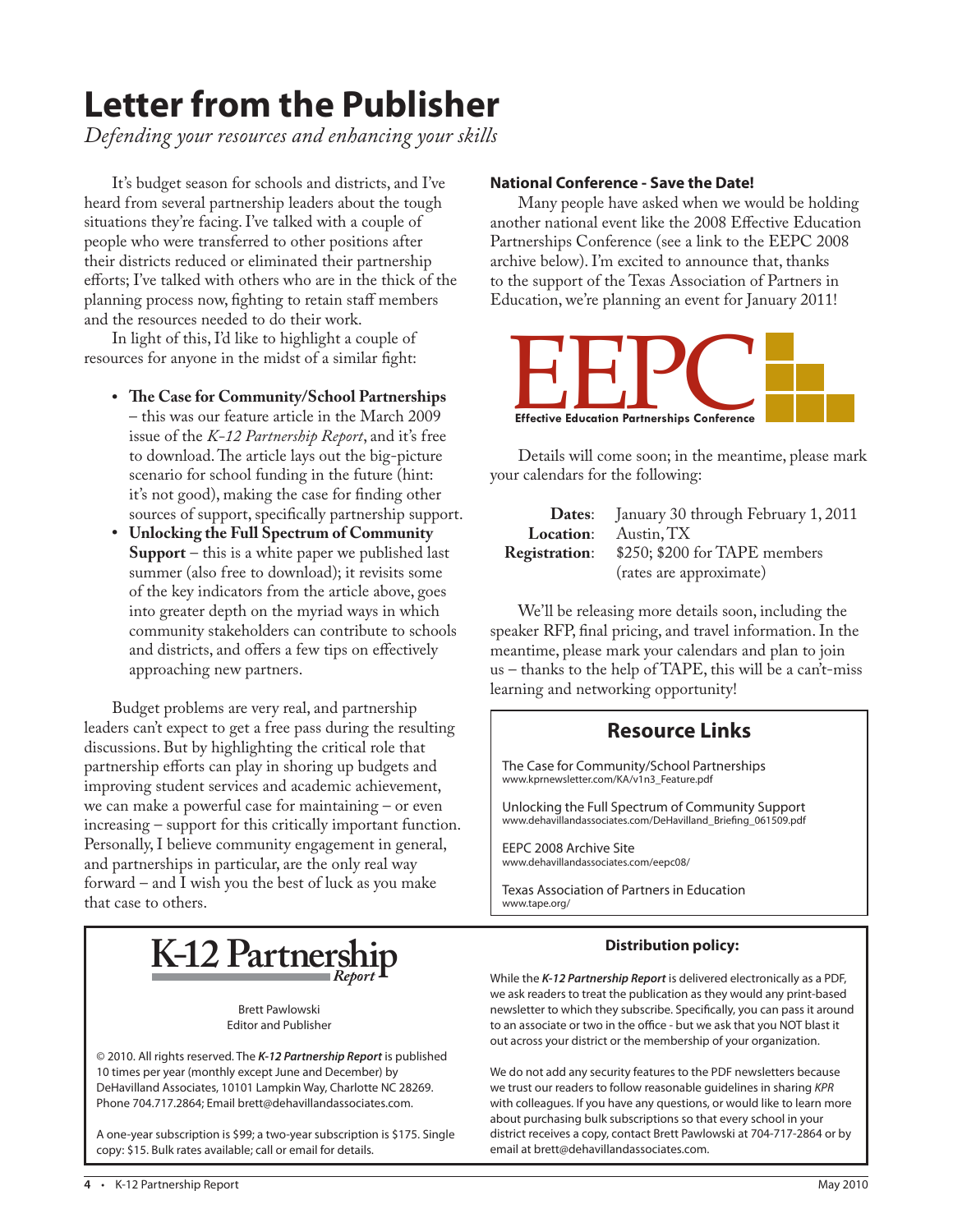# **Expert Roundup: Finding Business Partners**

*KPR asks the experts for their best tactics*

As part of our occasional "ask the expert" series at *KPR*, we asked partnership leaders across the country: How do you establish new relationships with local businesses? Here are their answers:

## **Steps for the Direct Approach**

nConnect has found it easiest to cultivate partners by directly contacting local businesses. Here's our approach:

- **Set goals**. Be really clear about what you want the **1.** business to do, and what the demand is. It's much easier to recruit an internship, for example, if you can tell the business about a specific student who needs an internship, and can clearly articulate what an internship will entail for the business. This is, in many ways, the most important step.
- **Research**. Do Google searches, or drive around **2.** town to identify potential business partners. Once you've identified a few, start researching the business itself. Does the business offer what you need?
- **Call**. Pick up the phone and call, rather than **3.** sending an email which can easily be ignored. If you have a contact already within the business, start there. If not, call the general number, explain what you are looking for and ask who you should talk to. This has been more effective for us than a top down approach.
- **Ask**. Ask for help in getting what you need. **4.** Provide them with solutions to your problem that will work for them. Look for win/win solutions. If they can't meet a particular need, offer an alternative way for them to get involved.
- **Follow through**. Do what you say you will do, **5.** when you say you will do it. Provide excellent customer service
- **Th ank**. Let them know that you appreciate what **6.** they are doing for you.
- **Keep in touch**. You never know when you may **7.** need to ask them for something, so keeping in touch is important. Newsletters work great for this.

 *—Natalie Pacholl Director nConnect; Vancouver, WA*

## **A Focus on Maintenance and Retention**

Bringing the community to the joy of supporting our student's academic achievement is actually easy, with so much support from the community. Annually, our Chamber of Commerce hosts a Principal for a

Day program which engages Chamber members in learning more about our schools. Follow-up from the school, the district and the Chamber help solidify the relationship. Major corporations help set the tone by their engagement encouraging others to WANT to become a part of the solution in supporting our urban students (70% Free/Reduced Lunch). But the most important component is insuring that businesses (and all sectors of the community) will be supported and nurtured from the early stages of their interest and for all the years to come. This is accomplished by creating a warm and welcoming environment with the community (beyond geographic boundaries) where their needs and desires are met as well as the needs of the schools; where they are welcomed and valued at all levels of the school; and where they are a part of the school in driving improvement. This is the real key to establishing new relationships and hence encourages one new partner to reach out to another. It takes a lot of effort but for our students, it is well worth the effort!

> *—Miriam Davidow Specialist, School Community Partnerships Richmond City Public Schools; Richmond, VA*

## **Solid Partnerships = Workforce Success**

It's not just what you know, but also whom you know. Education Partnerships Inc. holds the key to successful partnerships through our unique, highly personalized, grassroots approach.

We're passionate, flexible, energized and diverse. With more than 20 years experience, we advise, guide and assist clients to develop business/education partnerships that actively...

- Support education
- Enhance community presence
- Focus on corporate responsibility and signature giving
- Deliver positive results for the workforce of the future



For more information on EPI, visit www.educationpartnerships.org, write to Jim Hoffmann at EPI, P. O. Box 875, Southport, CT 06890, call 203-362-1450 or email jimhoffm@optonline.net.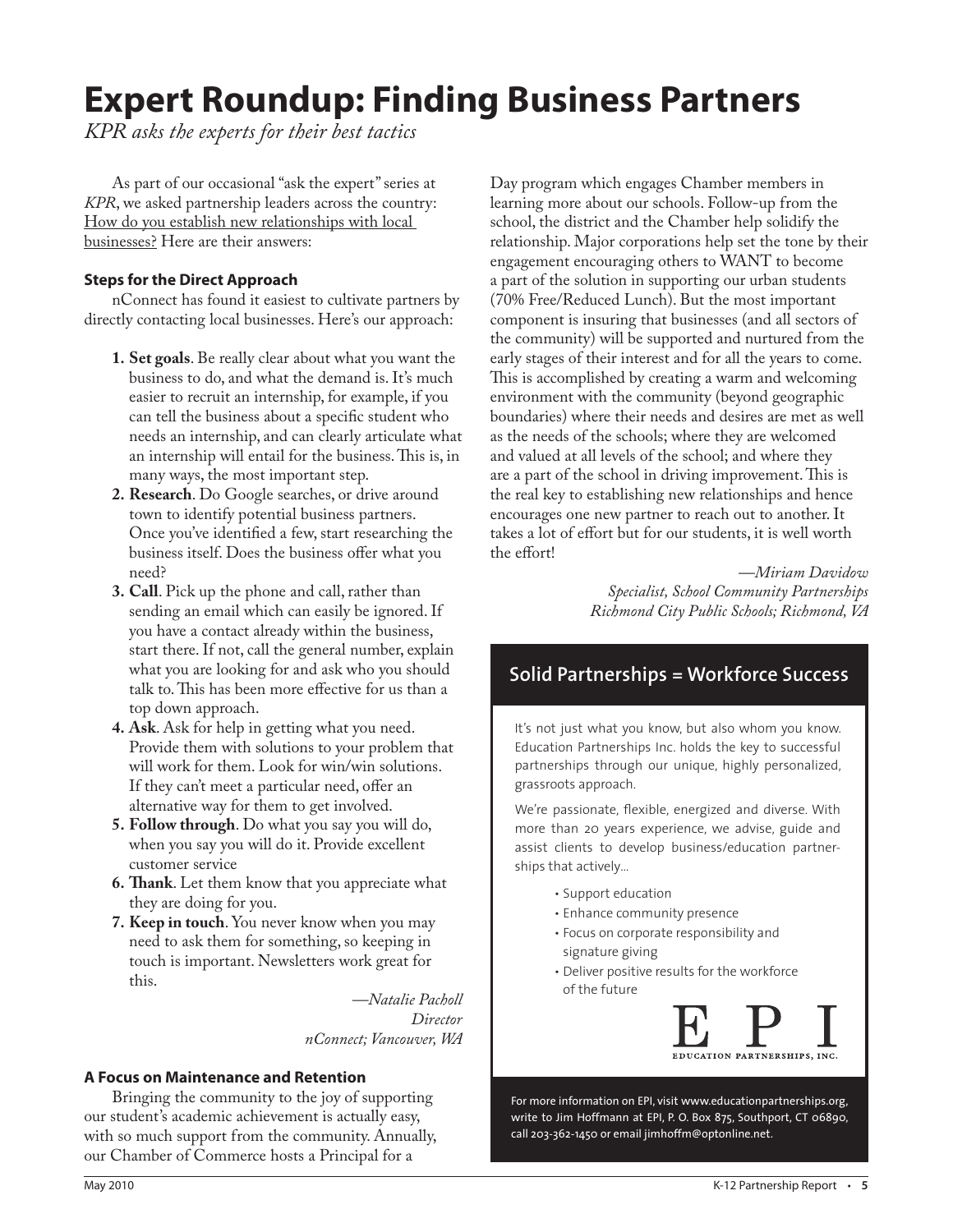## **Leveraging Deeply Engaged Partners**

The Partners in Education program at North East ISD in San Antonio, Texas relies on creating lasting, relevant relationships to provide successful partnerships with business and community neighbors. We then use these friendships to garner new partners and partnerships. For example, Leadership North East is an exciting dialogue between a small number of community leaders and the district. During the nine month program, participants will go behind the scenes to learn about specific areas of district operations. Once the participants have finished the program, it is our hope that they become advocates for the district both in the community and at a statewide level. The district asks them to participate in community committees, for recommendations for new partners, for advice on community issues like bond elections, to assist in creating new partnerships, and to contact key legislatures concerning issues that are important to our students.

> *—Sandra Kozero Director for Partners in Education North East ISD; San Antonio, TX*

## **Calling on the Board of Directors**

The Allen County Education Partnership is a BBBaccredited charity, a certification which seems to validate our standing within the community. The President/CEO of our Chamber of Commerce serves a leadership role on our Board of Directors; this helps, when necessary, to get the message of who we are and what we do out to the business community. In addition, high-ranking leaders from each of our county's four public school districts also serve on our Board of Directors, allowing us unprecedented access to public schools across our county which helps us market our literacy programming through parents and educators. The remainder of our Board of Directors is made up of retired business leaders and nonprofit staff with experience pertinent to our mission and vision.

> *—Brian White Executive Director Allen County Education Partnership; Fort Wayne, IN*

## **Building Ties to Multiple Community Groups**

Columbia Public Schools' Partners In Education program is celebrating 26 years. We have 145 partnerships and 115 partnership friends.

The program is based on the premise that "We want" a handshake, not a handout." We want people to know that we don't want money, but that we want the resources that we have here in our community. The mission of our program is to share resources to enhance the educational opportunities and economic development of our community.

The program is ingrained in our community.

From a direct partnership with the local Chamber of Commerce, to partnerships between nearly every city department and a school or program, one strategy has been to keep those who will champion the program best involved at the ground level. Additionally, the school district works closely with the Regional Economic Development Group to court economic development opportunities for Columbia. Employees, including the Partners In Education program coordinator, are involved in civic groups such as Rotary, Kiwanis and Optimists. These help strength ties to the community as well as provide networking opportunities.

To reinforce ties with our partners, each year we celebrate and recognize the good work our partnerships do for kids. The week-long celebration, dubbed PIE Week, is co-sponsored by the Chamber of Commerce and kicks off with a parade and mayoral proclamation and ends with an anniversary celebration breakfast recognizing partnerships for 5, 10, 15, 20 and 25 years in the program. During the week, businesses are encouraged to participate in service activities with their schools, Reading is Everyone's Business and Taste of Teaching experiences. Partners are recognized in a special 12-page section in our local newspaper, highlighting some of the great things that have taken place during the school year. The week of activities is a great way to thank our partnerships, but also helps recruit additional businesses to participate the following school year.

Visit www.columbia.k12.mo.us/pie/index.php to learn more about our Partners In Education program.  *—Michelle Baumstark Community Relations Coordinator Columbia Public Schools; Columbia, MO* 

## **Working Through Existing Contacts**

In Waco's Partners in Education program, we use three primary avenues to connect our community and our campuses together to meet the needs of our students and teachers.

Our relationship with the Greater Waco Chamber of Commerce is our most valuable resource. Volunteering on their committees and attending their events opens doors and allows us to meet people, especially new businesses. Attending the Chamber board meetings also provides important connections. Of course, I constantly have needs of campuses in my mind as I am talking with people.

Waco's partnership program has a diverse Advisory Board whose primary responsibility is to assist the director in making connections to build new partnerships. At each meeting, they are asked for suggestions, especially if there is a particular campus need to be met. Following up with them on any suggestion is very important so that they feel their effort or suggestion is of value.

Our teachers are also very good about making connections with businesses, churches, and organizations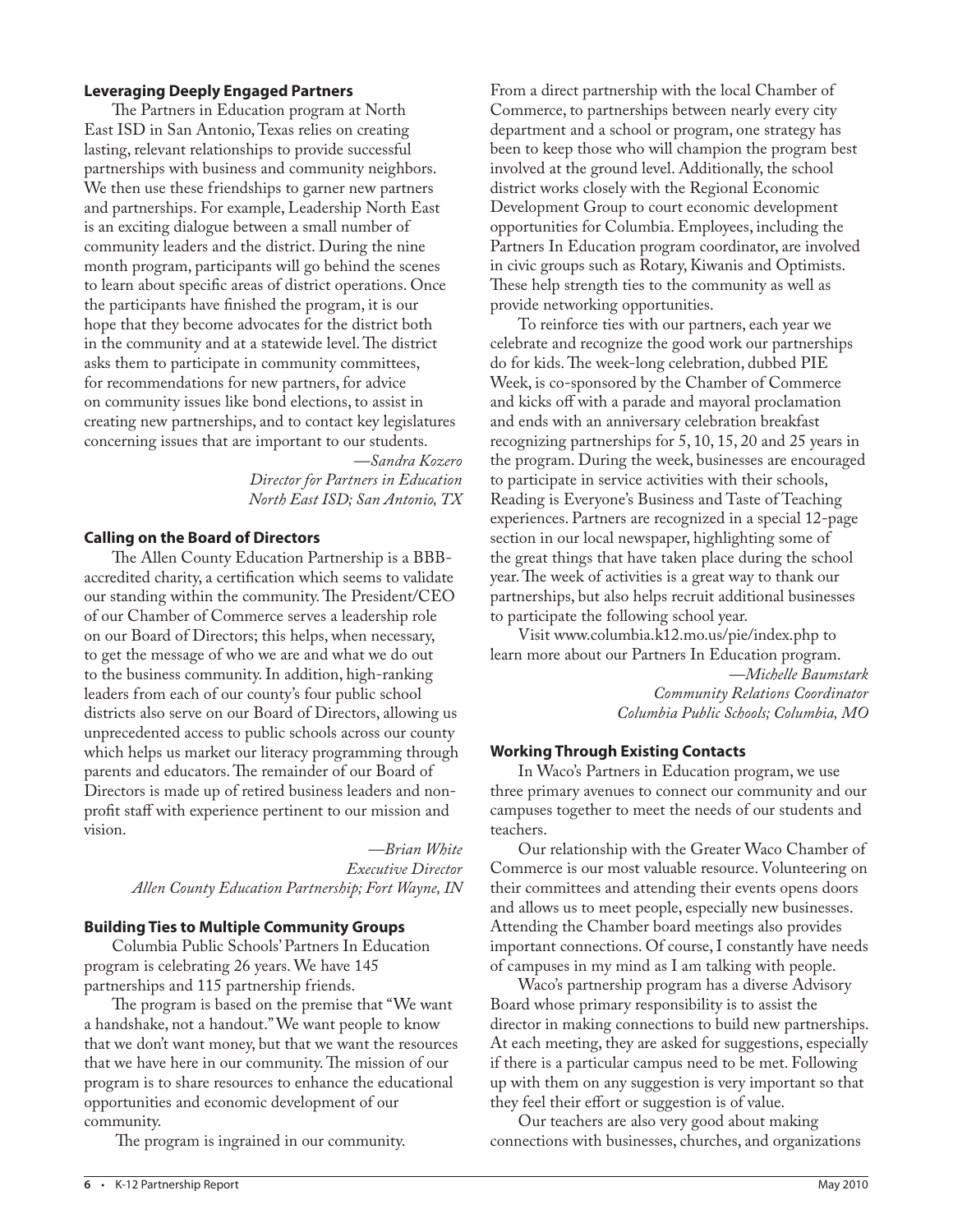in the community that will meet needs on their campus. To ensure that the partnership is set up with the correct expectations and understanding, the partnership office sets up the first meeting with a potential partner, even if the teacher has made the primary contact.

People make things happen, so the partnership director constantly works with many different groups in the community. This networking proves very valuable in establishing new partnerships. To be the most effective, a 24/7 attitude is needed in promoting the program.

> *—Kay Metz Director, Development and Community Partnerships Waco ISD; Waco, TX*

## **Combining Outreach with Incoming Calls**

Forsyth County Schools has a very close working partnership with the Cumming-Forsyth Chamber of Commerce. I receive the new member list each month from them and send a letter to all new chamber members and follow up with an email two weeks later. The Chamber also has a weekly luncheon for new members, and I try to attend that as often as possible. Also, we have a lot of parents/businesses that want to partner with their kids' schools or with schools located in close proximity to their business location. We have a lot of random calls from the community that would like to partner with a particular school. We have an educator discount that is accessible to all our employees that is located on our

## *Discounted rates on bulk subscriptions to KPR*

Do you want to share practical partnership information with a large group? Do you want all of your principals to receive information on building strong community partnerships? Do you want members of your organization to get regular updates on what's working in the field?

If you'd like to order multiple subscriptions of **KPR**, we offer discounts based on the number of subscriptions ordered:

First subscription: \$99/year

 Next 3 subscriptions: \$59.40/year (40% discount) Next 5 subscriptions: \$29.70/year (70% discount) Next 40 subscriptions: \$14.85/year (85% discount) Beyond that: \$9.90/year (90% discount)

By putting this information in the hands of those who need it, you could see a large cumulative impact in local community/school relations. Contact us to arrange your order, and we'll make sure that every issue goes straight to those who will benefit most from it.

**Brett Pawlowski, Editor and Publisher** Brett@dehavillandassociates.com or call 704-717-2864

web site. As a result of this, a lot of them become PIE (Partners in Education) with Forsyth County Schools.

We have over 600 businesses and community organizations currently partnering with our 35 schools as official PIE. Last year our partners provided \$1.6 million in funding to our students. These funds, in addition to the thousands of volunteer hours and countless in-kind services, have enhanced the lives of our students, teachers and administrators.

> *—Judi Jenkins Business and Community Relations Facilitator Forsyth County Schools; Cumming, GA*

## **The Value of Face-to-Face Presentations**

We are a huge school system with over 200 schools, so some of our partners are large international companies and some are "mom and pop" shops. They all bring something valuable to the school with which they partner. But how does the partnering relationship begin? It varies. Sometimes businesses simply call and express their interest; sometimes there is a personal connection to an employee; sometimes a parent facilitates the connection; sometimes the local school simply asks etc.

One effective tool has been to bring the school system's needs and beliefs to the attention of a local Chamber of Commerce. Asking to be included on their website or newsletter has been granted with surprising ease. But the MOST productive results are when the presentation is face to face. That is, sharing via a personal conversation, a presentation at a meeting or a display table at a gathering. What has been most helpful is to emphasize that this is not a one-way street, but rather that the business "profits" – it receives positive visibility, becomes known as a caring community member etc. Using business terms like "return on investment" helps seal the deal!

> *—Shelley Prince MentorWorks Specialist Fairfax County Public Schools; Fairfax, VA*

## **Monthly Luncheons as a Development Tool**

Volunteers In Public Schools discovered that listening is a key element when establishing new relationships with local businesses. In order to better hear business representatives, VIPS developed its bimonthly Partners In Education Business Luncheons. The hour-long Luncheon allows time for networking, lunch, and a short talk from a prominent business leader. The talk focuses on areas that the company has found to be effective in partnering with the school system or where partnering with the school system could prove helpful. Occasionally, the speaker may touch on a hot button item occurring in the district. The school superintendent speaks at the first Luncheon of the year. VIPS uses its extensive database and the media to invite businesses.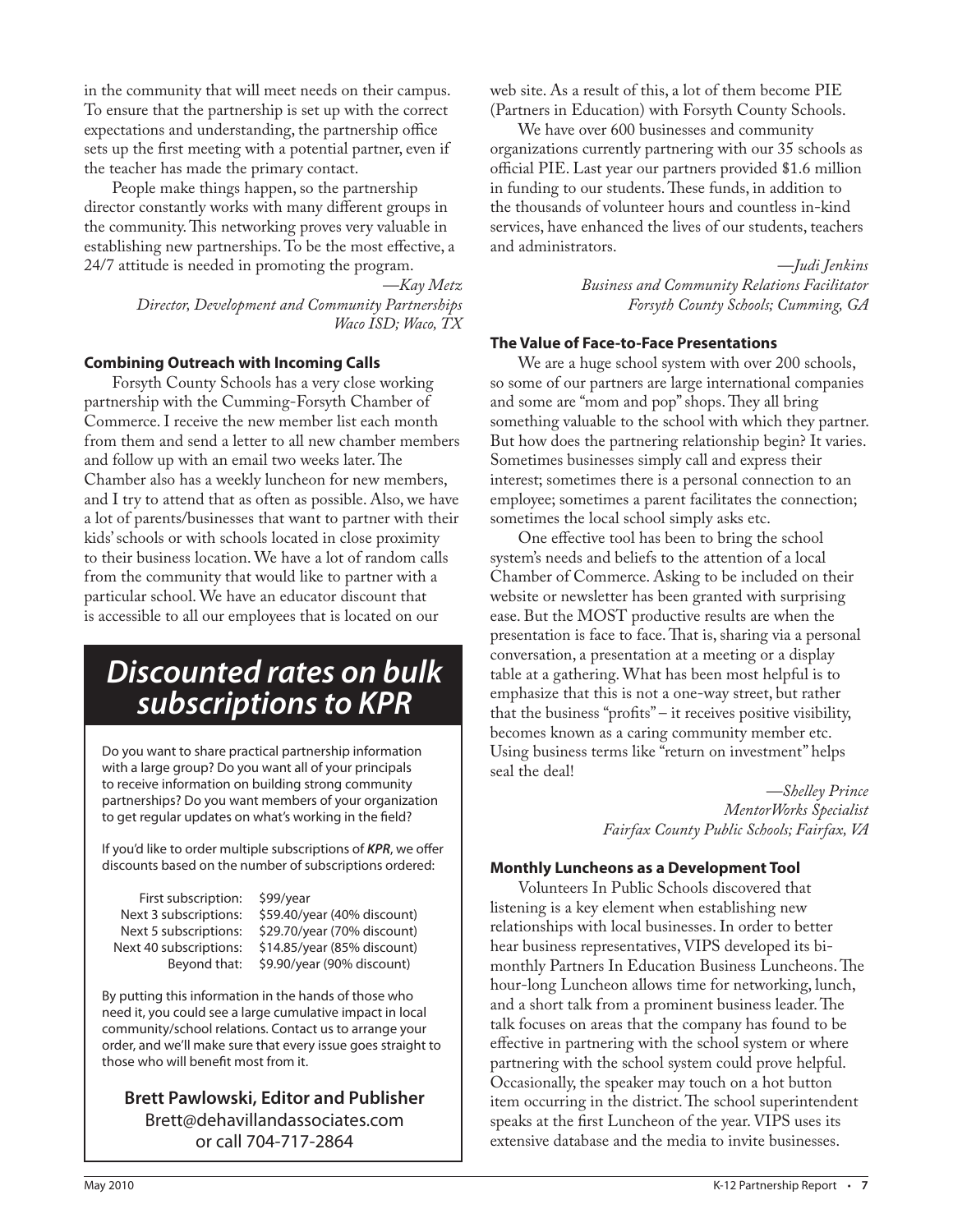Compelling speakers and topics are useful tools in attracting new businesses.

VIPS takes the information learned from the Luncheon and conducts a follow-up Round Table. At the Round Table, school personnel and business representatives discuss detail steps to establishing partnerships. Through active listening, VIPS pinpoints those issues that are important to facilitate deeper discussions and form new partnerships.

> *—Judy Bethly Executive Director Volunteers in Public Schools; Baton Rouge, LA*

## **Pursuing Multiple Channels**

Juneau, Alaska's capital, is the third largest city in the state with a population of 30,711. The Juneau School District has 4,900 K-12 students served by six elementary schools, two middle schools, two high schools, and an alternative high school. The district has strong engagement from the business community, supporting classroom activities and educational programs across the curriculum and grade levels. Successful strategies for building new business contacts have included:

- Presenting news about the District's career and technical education programs to the local Rotary organizations and public radio shows;
- Inviting representatives from government agencies and businesses to participate in annual career fairs to make personal connections with students;
- Attending local economic development events to recruit business contacts; and
- Inviting businesses to participate on advisory committees to build advocacy, program guidance and workforce connections for staff and students.

 *—Carin Smolin Career and Technical Education Coordinator Juneau School District; Juneau, AK*

## **Using Research to Set Up a Mutual Win**

The key is to start small. I begin my efforts by talking with teachers and administrators about unmet classroom needs and we talk about the advantages and disadvantages of seeking outside support. As a followup, I conduct a little research about the company so as to learn more about its core mission and reputation. The goal is for a connection to emerge between the needs of the classroom and the mission of the company.

> *—Jason Altenbern Community Relations Coordinator Indian Prairie School District 204; Aurora, IL*

## **Leveraging the Chamber**

In Iredell Statesville Schools, we feel one of our major strengths is our connection and visibility in

the community. Our Chamber of Commerce is an enormous asset for the opportunities and channels of communication they provide. Businesses and civic groups in our county want to be involved with the school district because they are constantly reading about the programs and initiatives we are implementing.

Whether I am seeking out a resource for a particular school need or attempting to find that perfect "fit" for a business with a school, doing my homework is important. I try to be as educated as I can be on the business and take my knowledge of our District with me. With these two pieces of information, a match will usually occur and both business and students will succeed.

> *—Susie Wiberg Partnership Coordinator Iredell-Statesville Schools; Statesville, NC*

## **Community Leaders Drive Engagement; Technology Facilitates Action**

The relationship between local business and government has been long standing. We have expanded upon it through initiatives by creating the Woodbridge Township "Mayor's Advocacy Committee for Education (MAC-E) - Local Government, Education and the Business Community…Putting Children First!"

Mayor John E. McCormac and Superintendent of Schools Dr. John Crowe have created this program to energize and support a partnership between the local business community, Woodbridge Township schools, parents/volunteers, and the Mayor's administration. The commission views its work as an effective means to impact and enhance the academic experience of our district's students.

The MAC-E pledges to be effective advocates in broadening the educational experience of our district's students by presenting them with options for real world career opportunities and informing them of the skills necessary to productively and successfully participate in the processes and procedures needed in the modem workplace.

The MAC-E intends to utilize business professionals, administrators from higher education, and parent groups to promote the quality of education received in Woodbridge Township. These goals will be met through fundraising events, mentoring activities, student assemblies and support programs that encourage a strong work ethic, academic excellence, self-esteem, and personal growth of participating students.

One approach we have taken is the establishment of an exciting new website designed to foster a business/ school partnership linking the local business community with the Woodbridge Township Public Schools. The goal of the website is to meet the challenge of ensuring quality education for the more than 13,000 students attending our 24 schools. Businesses can lend support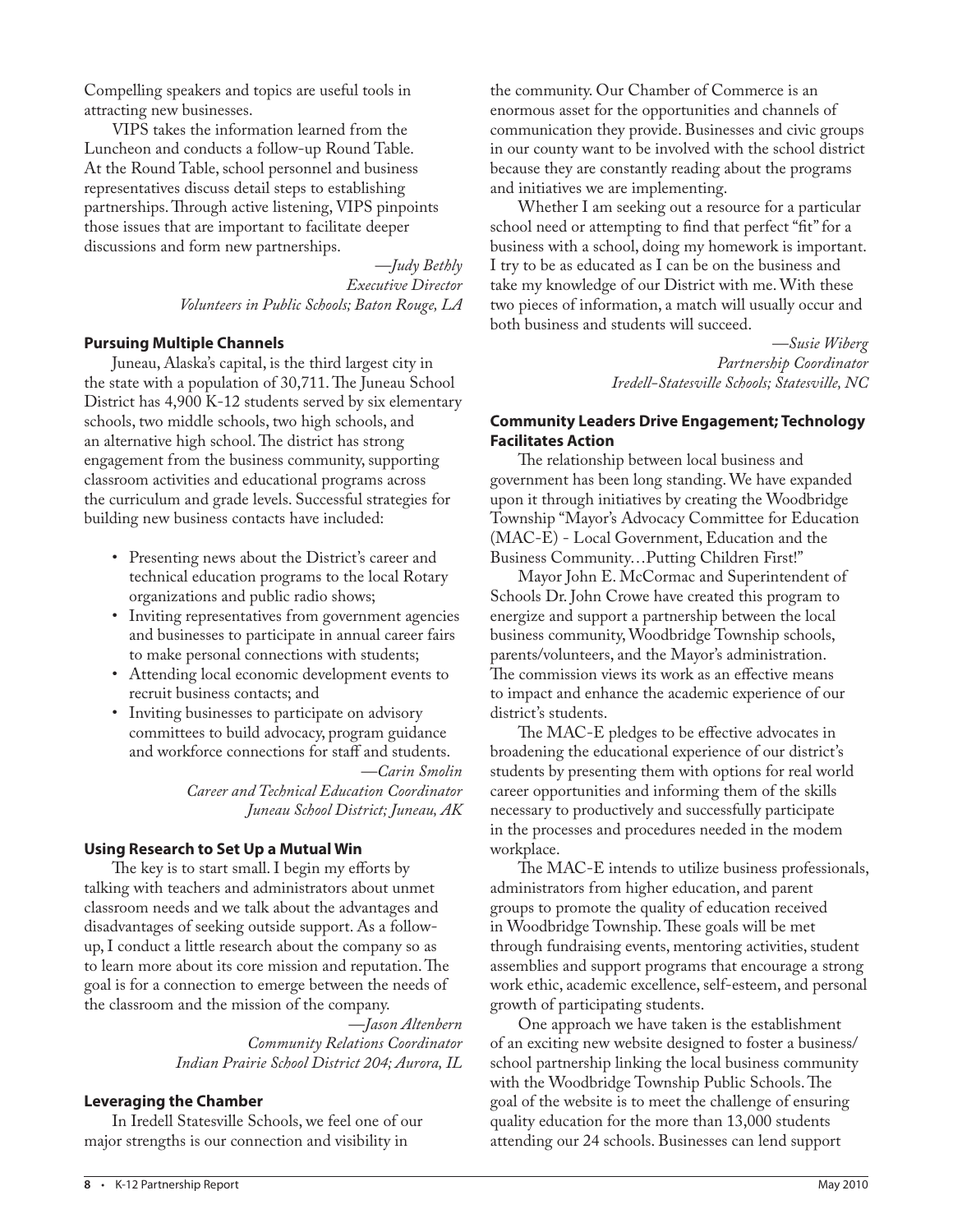in a variety of ways, including mentoring/internships, career fairs, financial support for educational and family programs, and even by donating office and cafeteria furniture. The partnership has great potential to strengthen the educational experience for our youth while preparing the future workforce for the Woodbridge Township business community. Log on to: http://www. twp.woodbridge.nj.us/mac-e, where you will find ideas appropriate for small and large businesses looking to donate time, expertise, or funds to help our public school children reach their fullest potential. We also are leveraging technology by using Constant Contact for communicating with constituents interested in the program and continue to send blast e-mails with the latest information. Collaboration is in the works with Joni Krieg from Business Education Partnership which will include Woodbridge Township, the fifth largest municipality in New Jersey.

> *—Michael Esolda Chief Information Officer Woodbridge Township School District; Woodbridge Township, NJ*

## **Preparation is Critical**

When approaching a new contact, the first thing  $I$ do is some homework about the business or organization. Who is the right person to speak with? What are their successes? What can they offer our students? What kinds of organizations do they currently contribute to with time and/or resources? Is there a personal connection with their business somewhere within the school district? The answers to these questions can help to open the door for us.

Then, knowing more about who I'm dealing with, I create a plan. How do I see this business contributing to our schools? Would they be a good host site for our high school internship students? Would they be a good candidate to sponsor an event at one of our schools? Do they have potential speakers that could come into our classrooms? Would they provide a student-friendly field trip?

With both of these components in place, the actual conversation with a new business contact is usually pretty smooth. Convincing our community to help with our schools and our students is really an easy sell. Generally speaking, businesses want to contribute. They just might not know what our needs are and how they can help us. It is our job at Partnership Rapid City to show them the way, show them the positive impact that they have for our students, and finally, show them our gratitude. We can't thank them enough.

> *—Liz Hamburg Apprenticeship Coordinator/Business Liaison Partnership Rapid City; Rapid City, SD*

## **Three Keys to Success**

Three Steps to Becoming an Indispensable Partner:

- 1. Remember that you are a vital community member. The school system is often one of the largest employers, with great economic value. Your district has much to offer. In your approach, be an equal.
- 2. Join your Chamber of Commerce or similar organization. Work toward including several administrative staff. Our Chamber added an executive position especially for education. Be proactive and responsive.
- Expect success, in many forms. Involvement will 3.begin friendships, leading to natural partnerships. If businesses cannot provide funding, perhaps they can volunteer or give materials. Find ways to help them, too. Perhaps a school IT expert could visit, or a math tutor. Partnerships work both ways. Be persistent.

By working together, we can all rise above our problems to become stronger. Think about your vision for the schools. Be there for the children, and each day, keep going.

> *—Lila Phillips Executive Director El Dorado Education Foundation; El Dorado, AR*

## **Create a Coalition of Leaders**

Kelloggsville Public Schools continues to work on establishing new relationships with businesses through the development of a community coalition group. This group, made up of local churches, business leaders and school district administrators, work collaboratively on selected projects to enhance and sustain the community.

Through these collaborative efforts, we continue to bring in new members. An example would be the addition of a retired county commissioner who has local connections to many business leaders. Thanks to this relationship, our next meeting will feature a representative from our local transportation company who will talk to us about the transit master plan and proposed development ideas.

It is through these relationships that many of our school-based projects have become further developed, as well as area churches and businesses having their organizations showcased. We are truly living the vision set forth by this coalition - strengthening our community through relations, with dignity, mutual support, respect and opportunities to serve each other.

> *—Tammy Savage Director of Literacy/Media Services Kelloggsville Public Schools; Grand Rapids, MI*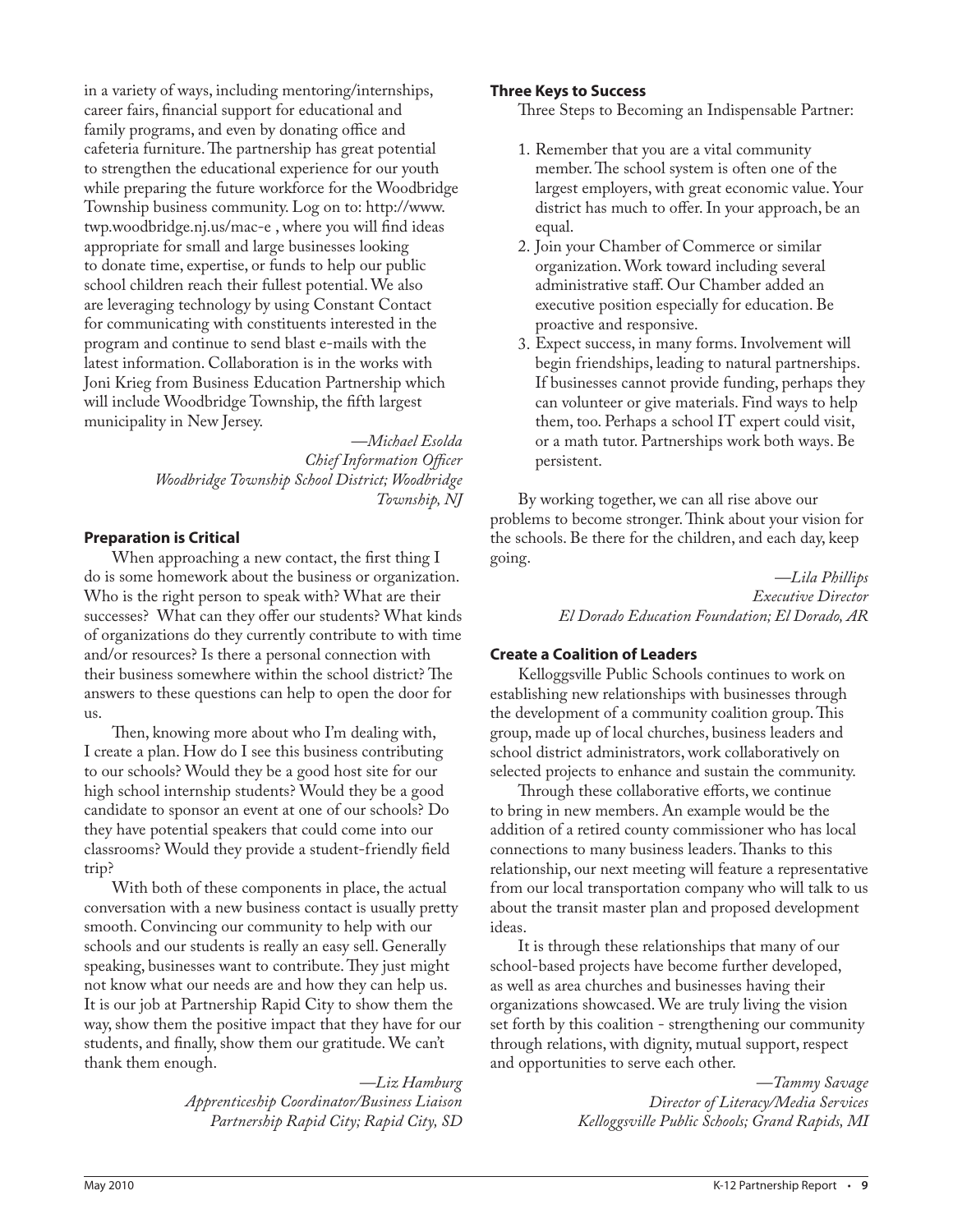# **Calgary's Career Pathways Initiative**

Community-school partnerships come in all forms, and they don't just happen in the United States. Sophisticated and effective programs can be found in places as far away as Australia and the United Kingdom. Closer to home, Canada boasts a great deal of partnership activity, as illustrated by Calgary's Career Pathways Pharmacy Technician Retail Certificate (CP-PTR) program. This partnership, which represents the interests and efforts of career and technical educators in public and Catholic schools along with postsecondary and industry representatives, provides a strong example of a workforce preparedness initiative with lessons that can applied in any market, US or otherwise.

## **Background**

Career and Technology Studies, the Canadian counterpart to Career and Technical Education in the US, has been gaining traction for several years. Unlike in the US, all Canadian children receive significant exposure to career-related content, regardless of their post-secondary intentions. And Alberta's curriculum objectives, established for the entire province, encourage career-related exposure for all students, whether students experience a handful of optional courses or pursue a focused course of study through their senior year.

While this provided a supportive environment for a pharmacy technician program leading to certification, it took several years to create the program, primarily due to funding constraints. Key partners, including the Calgary Board of Education, Alberta Education, the Calgary Catholic School District, SAIT Polytechnic, and the business community, all agreed on the need for programs such as this one - but the funding was not available until a grant was uncovered through Alberta Education.

## **Planning**

The core idea of the CP-PTR program was to expose students to the work of pharmacy technicians over a two year period and take them through to certification as part of the successful completion of the course. While it was expected that some students would specifically be pursuing this career, the intention was to use the real-world exposure and certification process as a broader introduction to the health science field. In fact, the program designers found that even students who expected to become physicians or scientists were interested in the course as a way of gaining exposure and experience, and possibly identifying an opportunity for evening and/or summer employment during their education.

The consortium of partners proposed to offer the SAIT Pharmacy Technical Certificate Program to students in grades 11 and 12. The goal was to build a scalable program in which learners moved smoothly from secondary to post-secondary education, which included giving students dual credit for their work from the schools and from SAIT.

The program objectives focused on both academic and work preparedness objectives, and included the following:

• Offer grade 11 and 12 students in both the public and separate (i.e., private; in this case Catholic) school systems the opportunity to complete post-secondary credentialed career training while completing their high school diplomas.

## **The Calgary CP-PTR Program**

#### **Where**:

Calgary, Alberta (Canada)

#### **Partner(s):**

Calgary Board of Education, Calgary Catholic School District, Alberta Education, SAIT Polytechnic, business/industry representatives

## **Challenge:**

Build a career pathways program that gave students the academic and practical experience to earn a certification in a health sciences field

## **Solution:**

Working from a grant provided by the provincial education board, the partners designed a two-year program that combined high school coursework, a five-month certification preparation program, and on-site job experience.

## **Partner Roles:**

The secondary education partners worked with SAIT to combine their respective courses into a two-year program, a process led by an SAIT instructor who had worked in the pharmacy field for several years. Development of the curriculum was supported by business and industry partners.

#### **Outcomes:**

Of the 37 students initially accepted to the two-year pilot program, the majority - 30 students - successfully completed the program, earning dual credit between their schools and SAIT Polytechnic and earning their Pharmacy Technician Retail certification. Evaluations of this first cohort and of primary stakeholders point to a very successful program that will likely be continued going forward.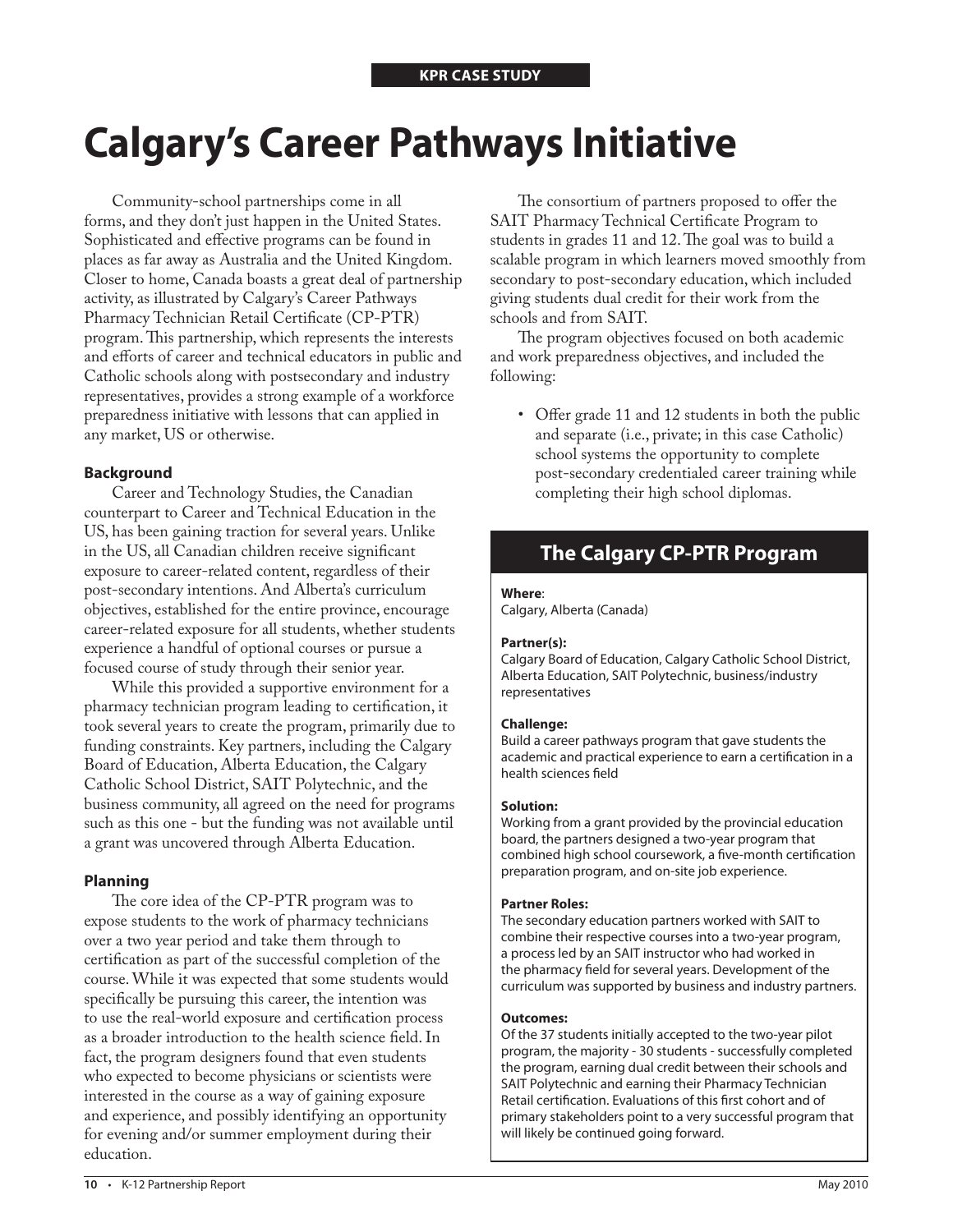- Demonstrate the ability of the three sponsors to develop and deliver a dual credit program.
- Address areas of labor market demand for Pharmacy Technicians - Retail in Alberta. •
- Provide a tangible successful example of a Career Pathways initiative.

The partners decided that the program would consist of the standard five-month SAIT certification course for this field, delivered over a two-year period in the high school environment. It combines high school courses with modified SAIT courses, and includes on-site work experience with a local pharmacy. The prerequisites for the course involved successful completion of a biology course, with no prior career coursework or exposure; students successfully completing the program would not only receive credit for their high school work, but would also gain credit for the SAIT course - and, in addition, their on-site work experience would translate into credit for Work Experience 35.

In the first year of the program, all coursework would take place within a high school environment, with high school teachers working with a SAIT instructor on course delivery. In the second year, courses would be taught at the high schools and at SAIT (including a lab requirement, and the final practicum took place at a partner pharmacy participating in the SAIT diploma program.

The curriculum content was developed by all the key stakeholder groups, with substantial input from pharmacy industry representatives and from individual businesses involved in the partner program.

Three locally-developed courses were developed based on the content of multiple SAIT courses were created and delivered by one SAIT instructor in order to ensure that delivery was consistent and that students had a strong mix of foundational knowledge and some handson experience before participating in the on-site work component. The course developer/instructor was a key factor in the success of the program, given his experience as an instructor combined with his experience in the pharmacy business.

In terms of assessment, students were assessed on nine core competencies, and the final mark was pass/fail. Each competency was judged on a three point scale.

## **Implementation**

The program was approved by Alberta Advanced Education and Technology in 2007 and was quickly marketed to students, as the pilot was expected to launch in the fall of that year. In the first cohort, William Aberhart High School saw 41 applicants, and enrolled 23 of the 27 who were considered qualified; St. Francis High School, the Catholic school counterpart, saw 15 applicants and enrolled 14 (all 15 were deemed to be qualified). Of the 37 students initially enrolled, six